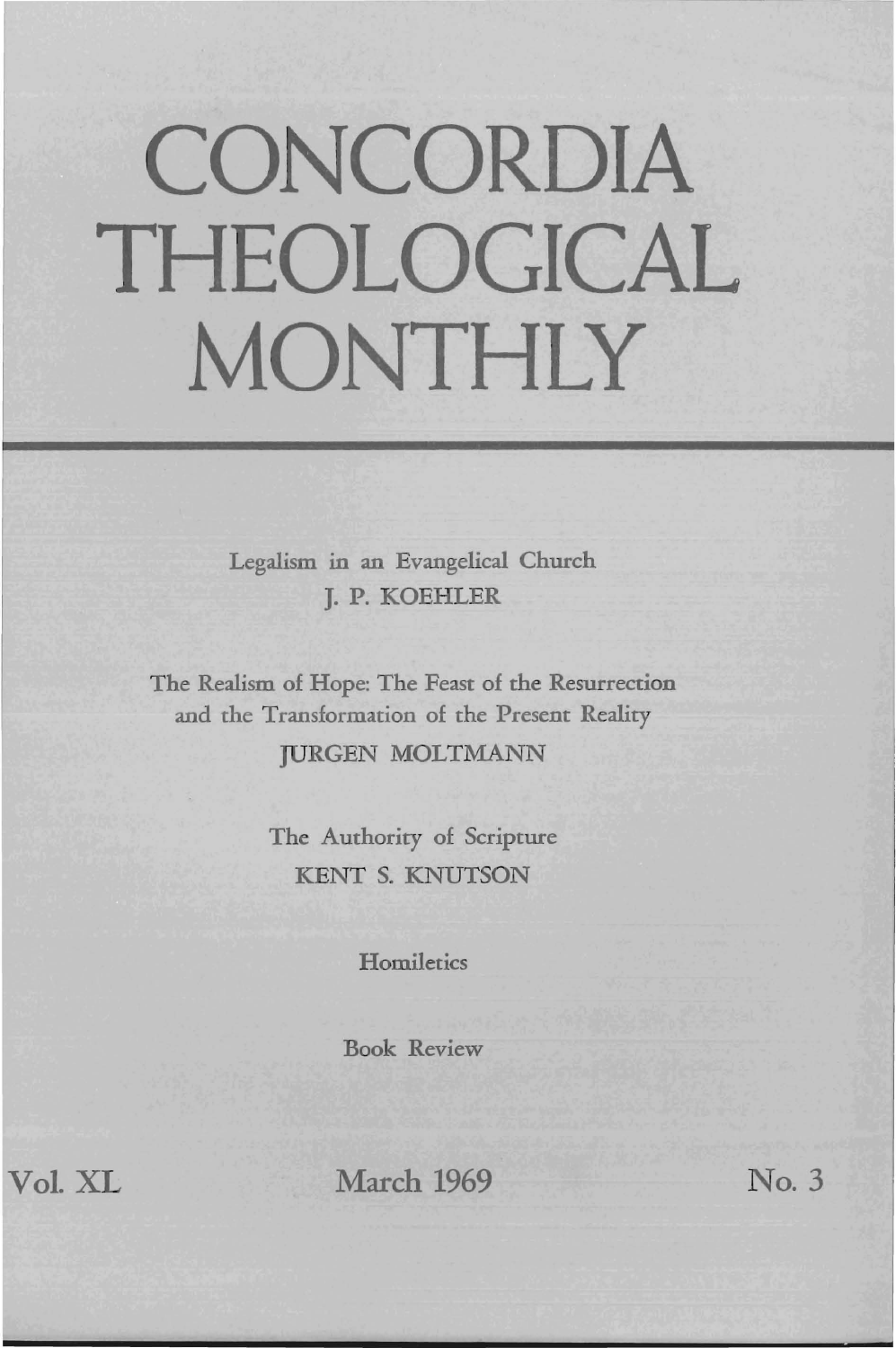## **The Realism of Hope The Feast of the Resurrection and the Transformation of the Present Reality**

## JURGEN MOLTMANN

Come of the great festivals that Chris- $\bigcup$  tians (in our country) celebrate appeal to us, some do not. In a way we respond to some of them, but others estrange us: we do not know what to do with them. Many people obviously feel that Christmas has value for them. Regardless of what they think about it, they nevertheless have the feeling that God comes close to them again and that in His nearness they find human warmth. The "Totensonntag" (Sunday of repentance and prayer, last in the Trinity season) affects people who mourn their dead. We can even understand Good Friday. When we see and hear how One who is forsaken by God dies on the cross, we sense that this death might have similarity to our fate.

But what is the situation as far as Easter and the resurrection of Christ are concerned? Is there anything we can do with that?

We do not particularly lack the faith to understand the message and to do something with it. We do lack the hope and the hunger for freedom to want to grasp what has really happened in the resurrection of Christ. We have become so timid and are so tired of hoping be-

*the title "Der Realismus der Hoffnung" in* 

cause we fear possible failures more than we expect success. The message we hear is over our heads. We have pulled our heads in and made ourselves so small that we no longer hear anything. Easter means Christ's resurrection, and resurrection means hope for us-this makes a considerable demand not only on our reason but even more so on the way we live.

Now, of course, we in the modern world are not the first to have this experience. As the New Testament assures us, the resurrection of Christ was the center of things. Faith was resurrection hope. You reminded yourself of everything that Jesus had done and spoken, because His death was not His end, but His resurrection was His true beginning. You expected from Him the fulfillment of everything that God had promised: freedom, justice, peace, a life finally satisfying and happy, which no longer knows death. In recollection and in anticipation you would remember the resurrection of the crucified Christ.

However, even in the early church the interest shifted. Christmas, the Feast of the Incarnation, crowded out the Feast of the Resurrection. Later Reformation and Pietism pushed the Passion and death of Christ into the foreground. Only since *Jurgen Moltmann published this essay under* the Enlightenment the *Totenfest* - the grasp what has really happened in the the incarnation, crowded out the reast<br>resurrection of Christ. We have become of the Resurrection. Later Reformation<br>so timid and are so tired of hoping be-<br>and Pietism pushed the Pass Kontexte, Vol. 1, 1965 *{Stuttgart-Berlin:* day of repentance and prayer - gained in<br>*Kreuz Verlag}*. It is translated by Gilbert importance. How did these shifts in the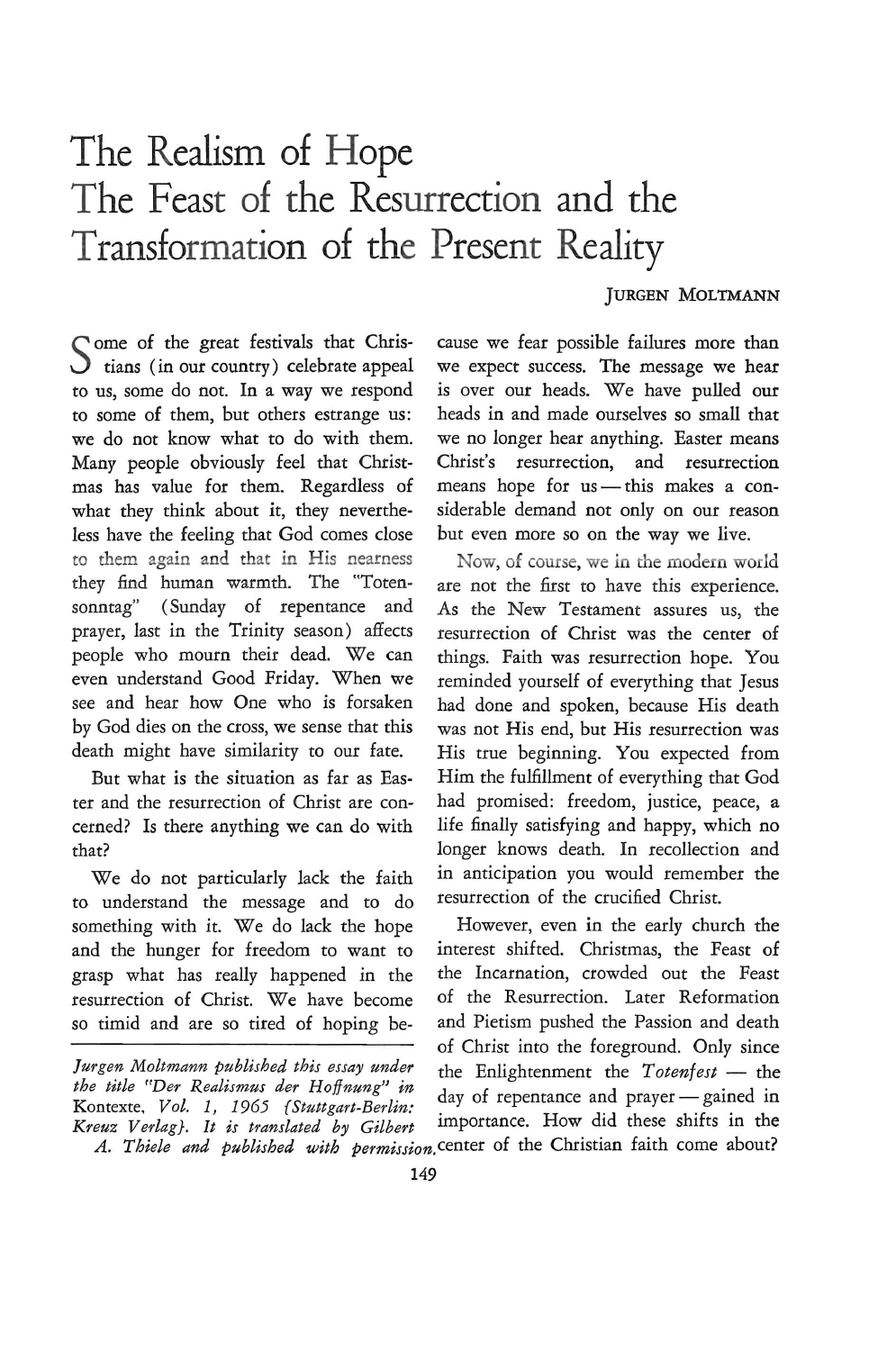Remarkably enough, they parallel the shift in faith's viewpoint from hope to remembrance, from the future to the past, from history that comes and achieves something new to eternity, which is forever. For the New Testament the resurrection of Jesus from death always signifies the general resurrection of the dead and the arrival of the Messianic kingdom of freedom from guilt and death. Since Jesus has awakened from death, the dead will live, the guilty will be pardoned, enemies will be reconciled, the miserable will rejoice. This fulfillment of Messianic hopes seemed for the disciples to come so close that they could practically touch and seize it. When they thought of Him, they thought of this future. Their faith in Christ was their hope for this future, and their hope for this future became certainty through their faith in Christ.

Yet faith also underwent a change as this hope that the future was coming, was indeed near at hand, was lost in the quicksands of history. The risen Christ was no longer start and present of such a future for this earth, but He was the "Eternalized One," the spiritualized man who had been taken up to God. You would believe that with Him you could get to heaven, but you no longer hoped to win the hope of a new earth. People believed in a heavenly life after death, but they no longer hoped for the destruction of death. One believed in the redemption of the soul from bodily pains, but one no longer hoped for the redemption of a worn-out body. All that Easter meant was: there is a life after death. When these dissolving processes corroded hope, the appreciation of Easter and the Resurrection was lost. Christianity, which had begun by infecting human-

ity with hope and the desire for freedom, as a Messianic and missionary movement changed into a worldly religion which saved the choicest riches of eternity for man.

Today this time is coming to an end. Christians therefore must try to think about their beginning, about their motivation, and about their true task. To me it does not seem to amount to this: arouse religious feelings, bring people to a faith in God - that there is a God - but to this: to use the message of the resurrection of the Crucified One to transmit that very power of hope which prepares one to take upon himself the cross of love, that hope that leads us toward a life of freedom. Easter cannot merely mean: There is a life after death. That sounds like hollow comfort. Easter has to mean: Life here and now changes, it becomes free of many burdens, pressures, free from guilt and from death.

In order to go a bit deeper, we have to ask ourselves what the New Testament actually meant with the expression "resurrection from the dead." Of course, one did not designate something especially wonderful with the expression, something that happened only to Jesus. Rather one associated therewith distinct hopes and expectations for oneself and for humanity.

To begin with, this expression is a comparison by which something incomparable is supposed to be described: As one awakes from sleep, then raises oneself and gets up, that is the way it is supposed to be with those who have to suffer death. The common course of being awakened, when it is time to get up, serves to express a totally unknown destiny up to now experienced by no man, which will first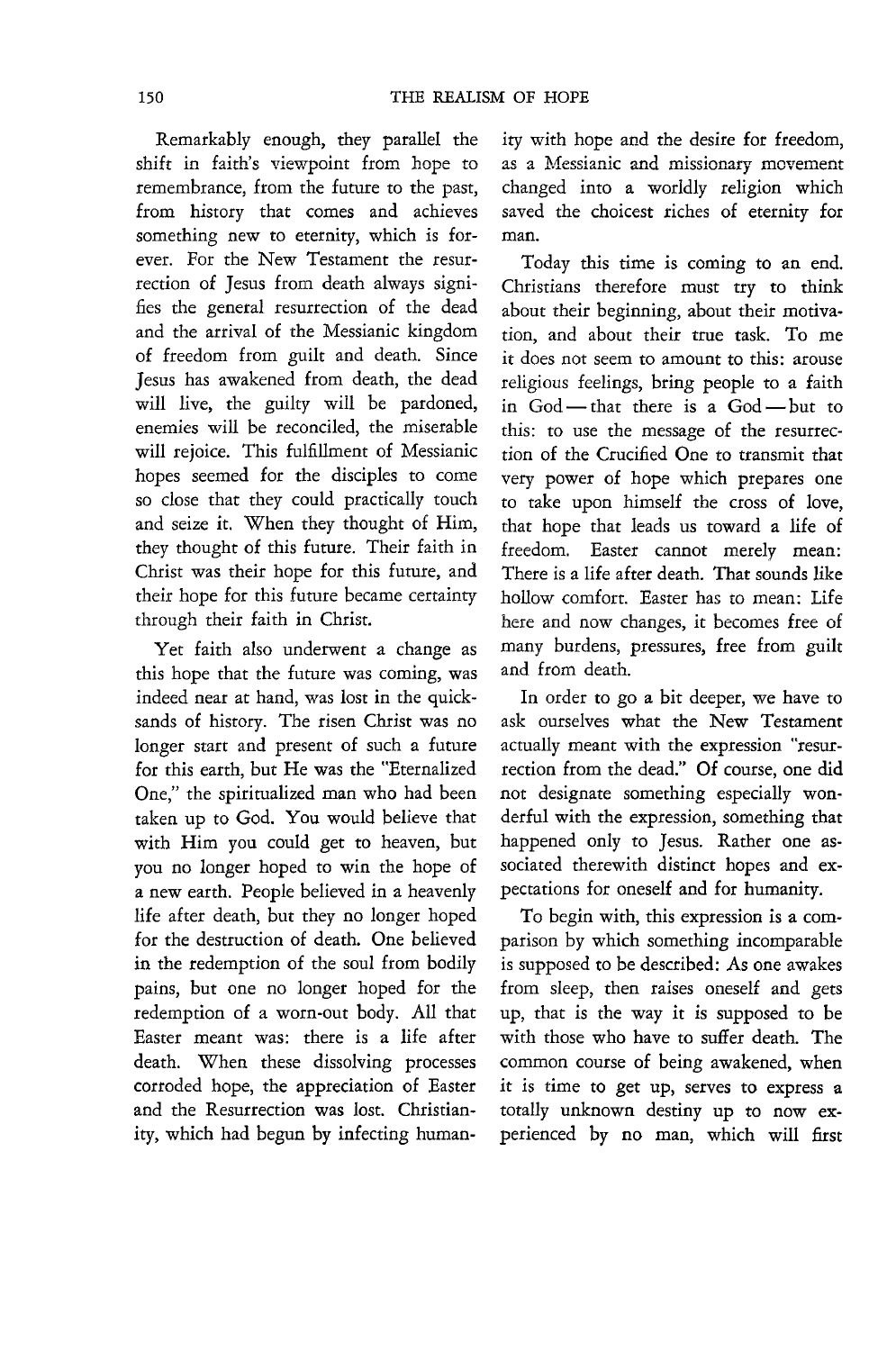await the dead. One can see at once that this comparison is quite inadequate. When one awakens in the morning, he goes back to the old life, one picks up the work, the suffering and the guilt, where he laid them down at night. We often go to sleep and get up again. But with death that comes to an end. Death is final. One does not only "go to sleep," as the saying goes, by way of concealing the harshness of dying, but one ceases to live. The awakening of the dead thus cannot mean that one is "again given back to life," for this life is over. Nor can resurrection from the dead mean that a merely sleeping life is again awake, for where everything is dead and a victim of death, one cannot awaken anything anymore. The expression is taken from our day-to-day experiences. But it wishes to indicate something that we have not yet experienced.

What is that? A life out of death that will never again be humiliated by death is meant. Resurrection from the dead therefore is not the return of a dead man into *this* life, which is headed for death, but a totally new life that has death behind it. It does not consist in the awakening of someone who is asleep. Rather Paul meant that this occurs through a new creation of God, who calls the nonexistent into existence, who makes the dead alive, in the same way He called the world out of nothing. The dead are waiting for a life and conditions of life of which God and of course also people will be able to say: "Behold it is all very good, for all things have been made new." Death is no more. Guilt is forgiven, evil is overcome, suffering has changed into happiness, tears have changed to joy.

All this put in its appearance for the

disciples in the Easter appearances of Jesus: They saw the one who died in the night of being forsaken by God and man in the glow of the arrival of the new creation. What had happened to Him whom they had seen die, who had met them in ways so hard to understand? No one was there, no one saw it, but in the entire material of their descriptions only one thing can be possible: He is risen from the dead, the new creation of the world begins with Him-freedom from the humiliation of death. He lives and we will also live. A new future from God begins to happen to a godless world. While the disciples say: He, Christ, is risen, they combine their hope for the future with their recognition of Christ and the understanding of Christ with their hope for the future. Thus it is quite understandable that people whom the future no longer gives any reason for hope don't know what to do with the resurrection of Christ. To the extent that the future becomes dark, Christ also becomes dark. One learns to understand Him only when one is led by hope.

But now, of course, we naturally have the feeling that all conceptions of the future and above all of a future after death are dreams, phantasies, speculations. We know nothing precise about the future. We would rather not believe anyone who says he knows anything about it. How can anyone speak about a future which is not even here? How can he talk about future history when he cannot have been there when it happened? What should we do with pictures of life after death before we have even fully experienced *this* life? Indeed we would be abusing Christian hope very badly if we would make it a wrestling mat for all of our unfulfilled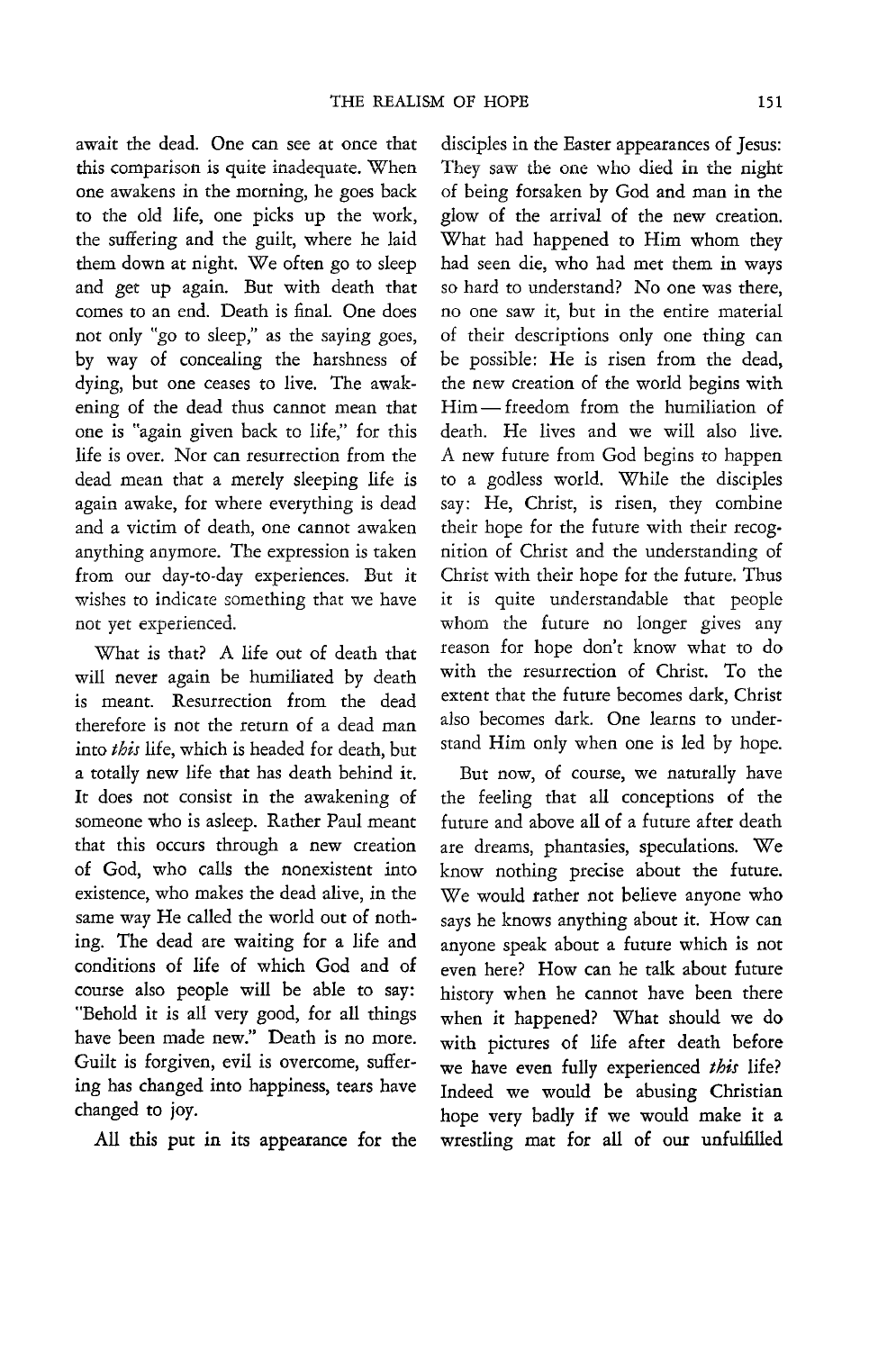wishes! Then hope would really be only a false hope. This hope does not speak of just any old future. It speaks only of Christ and His future. The name of Christ is not a mere empty title. It describes the ground and reality of this hope.

The New Testament never simply says that Christ is risen and that now a glori-0us future for people begins. It always speaks of the Resurrection in connection with His cross, therefore also about hope in connection with suffering and the patience of love. Not every life gives reason for hope, but surely this life of Jesus does, the life that took upon itself the cross and death in love. In His death everything that is awry in human life, everything that is evil, inhuman, and against God is revealed. That is why in connection with His resurrection a passionate hope arises which accepts such suffering. This hope is realized in no empty dreams of the future, but always in opposition to the reality of godlessness and inhumanity that had become visible. Dreams of the future characteristically play down the value of the present. Man with his thoughts lives in a state of irreality which does not yet exist and which may never come about at all. Christian hope, on the other hand, conversely draws the future into the present, because the divine future became the present in the crucified Christ. This is where the future arrives.

There would be no contradiction in saying: Here and now there is one life, and after death another life is coming. Both would be separated by death and would have nothing to say to each other. But that would not be a living hope but postponement and delay. Hope first comes alive when the future is present and does

not allow the present to remain what it is. Hope for a life after death is not alive, but hope *against* death is. Resurrection hope proves its reliability in a present contradiction of real life against a life that is doomed to die in the opposition of justice against in justice, of peace against chaos. This hope does not cause man to be satisfied with his circumstances as they are. It is not merely a comfort in a wearisome life that is sentenced to death. The awakening of Christ from death is also God's protest against death and against the humiliation of man through his misery. If Paul calls death "the last foe" (1 Cor. 15:26) of God and man, then, conversely, the risen Christ and hope must be understood as enemies of death and of a world that has accommodated itself to death.

Hope, then, does not make one patient but impatient, nor placid bur restless. When a man does begin to hope, he can no longer be satisfied with things as they happen to be; he begins to suffer in behalf of this unredeemed world and because of the inhumanity in it. Only one who loves becomes vulnerable and suffers. Hope becomes a power of a love that is capable of suffering. If we would only be aware of what we see, we would end up either cheerful or distraught, we would shrug our shoulders and say, There is nothing to do about it. But that we are irritated by conditions, that we are not satisfied because reality and we cannot come to an amicable agreement, transforms unquenchable hope and the spark of love into a true life, a spark that hope ignites. Hope keeps people unsettled until the great fulfillment of all prophecies by God. Hope makes people hold their breath and keeps them open to the world, so that they strive to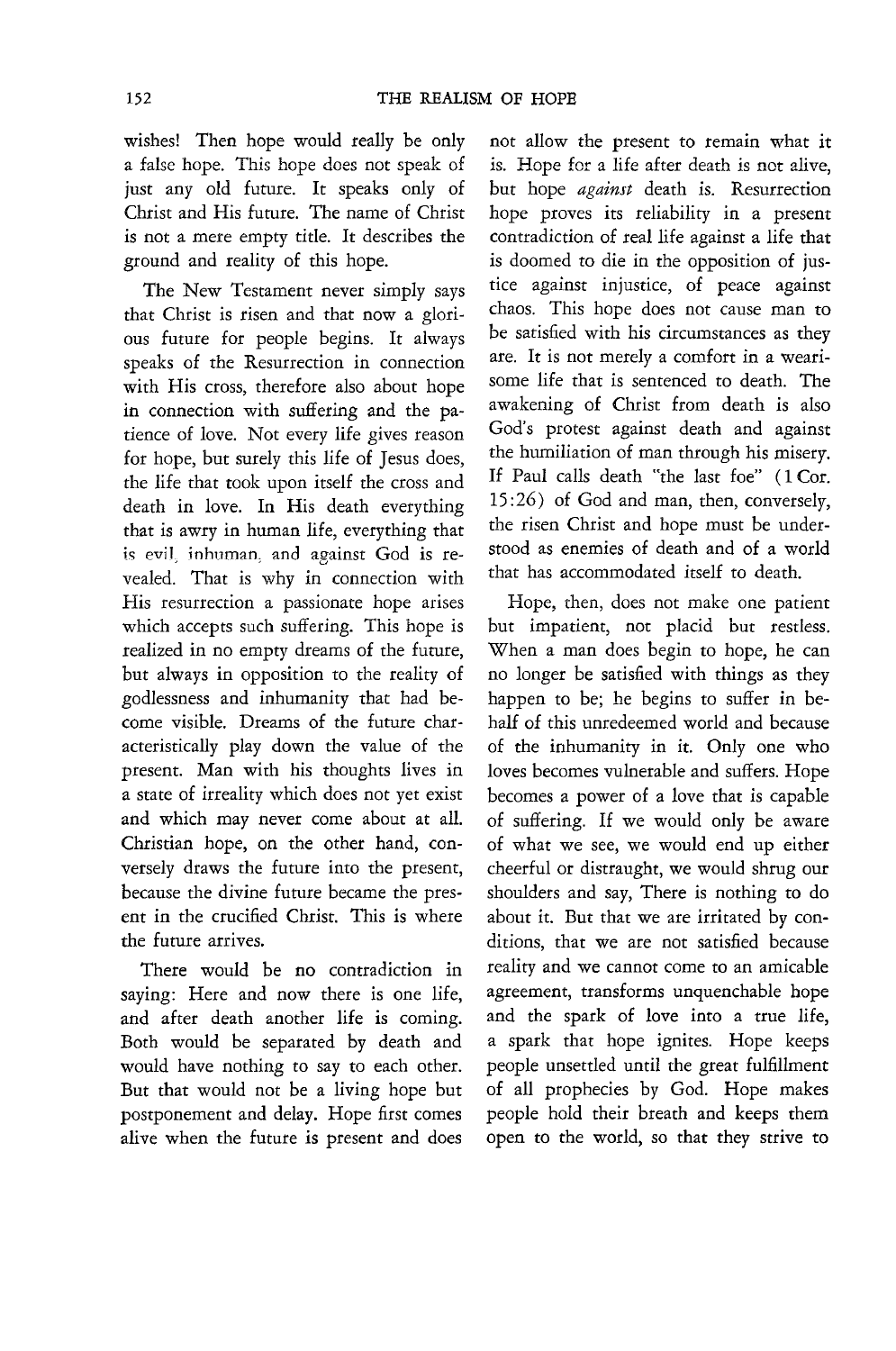overcome the given and the synthetic. Hope is a permanent disquiet, a longing for the true life from God and a suffering in a life without Him, the way one has to live it. Not comfort, not protest, not nightmarish enthusiasms but resistance, suffering, not escape but love - that is what hope brings into life.

If we discover that Christian faith thus becomes hope for a life of love and suffering, we must also say that the real sin is to be without hope. The church father Chrysostom says, "Not primarily our sins but rather our despair plunges us into disaster." Not only that man wants to be like  $God - who really wants that? - but much$ more that he does not want to be the man God wants him to be  $-$  this is what causes his misery. Frustration in life is the result of hopelessness, timidity, laziness, and de~ pression, and the life is just barely bearable; it does not know anymore what to do with itself, and it lets itself be driven. One becomes guilty not only in the evil one commits but much more in the good that one fails to do. Not our misdeeds but our omissions accuse us. They accuse us of the lack of hope.

Hopelessness always takes two formsit can become overconfidence, and it can become despair. Overconfidence is a badly timed, self-willed anticipation of what one hopes for from God. Despair is an equally self-willed anticipation that what is hoped for is impossible of fulfillment. Both rebel against the suffering of hope. Both want fulfillment right now or no hope at all. But as Joseph Pieper says so well, overconfidence as well as despair afflict with numbness and rigor mortis the truly human, which alone is capable of preserving hope steadily and unquestioningly. The

anguish of despair surely always consists in this, that a hope is there but a way to fulfillment is no longer visible. Then the hope which has been awakened turns against the one who hopes, and destroys him. In one of his novels Fontane says, "To live means to bury hopes." He portrays "dead hopes." Hopelessness would like to protect the soul against disappointments. We say, "To rest on hope makes one a dope." Then one gives up the future and clings to what one sees and has. No longer does one take risks, because that presupposes hope, but only keeps on consuming.

This despair with hope does not necessarily mean that we wear a long face. It can simply be the mute absence of sense, outlook, future, and purpose. It can show the face of smiling renunciation - *bonjour tristesse!* (good day to sorrow!). All that is left is a sort of smile of those who have tried all their options and have found nothing in them that would give them reason to hope. Pass up the world! It is nothing! It seems to me that there is scarcely a way of looking at things that is so widespread among the decadent products of a resigned Christianity and in the resulting post-Christian world as this *tristesse,* this knowing sadness, this aimless toying with a faded hope. To be sure, the motto of Sisyphus, the brave hero of our time, is "Keep a clear head - and don't hope." But does thinking with the head gain clarity, does action become meaningful without a horizon and without hope?

This giving up of hope can even promise happiness: Goethe considered hope a deception and a torture that hindered man from being really happy now in the present. Pascal had already complained: "We never are satisfied with the present. We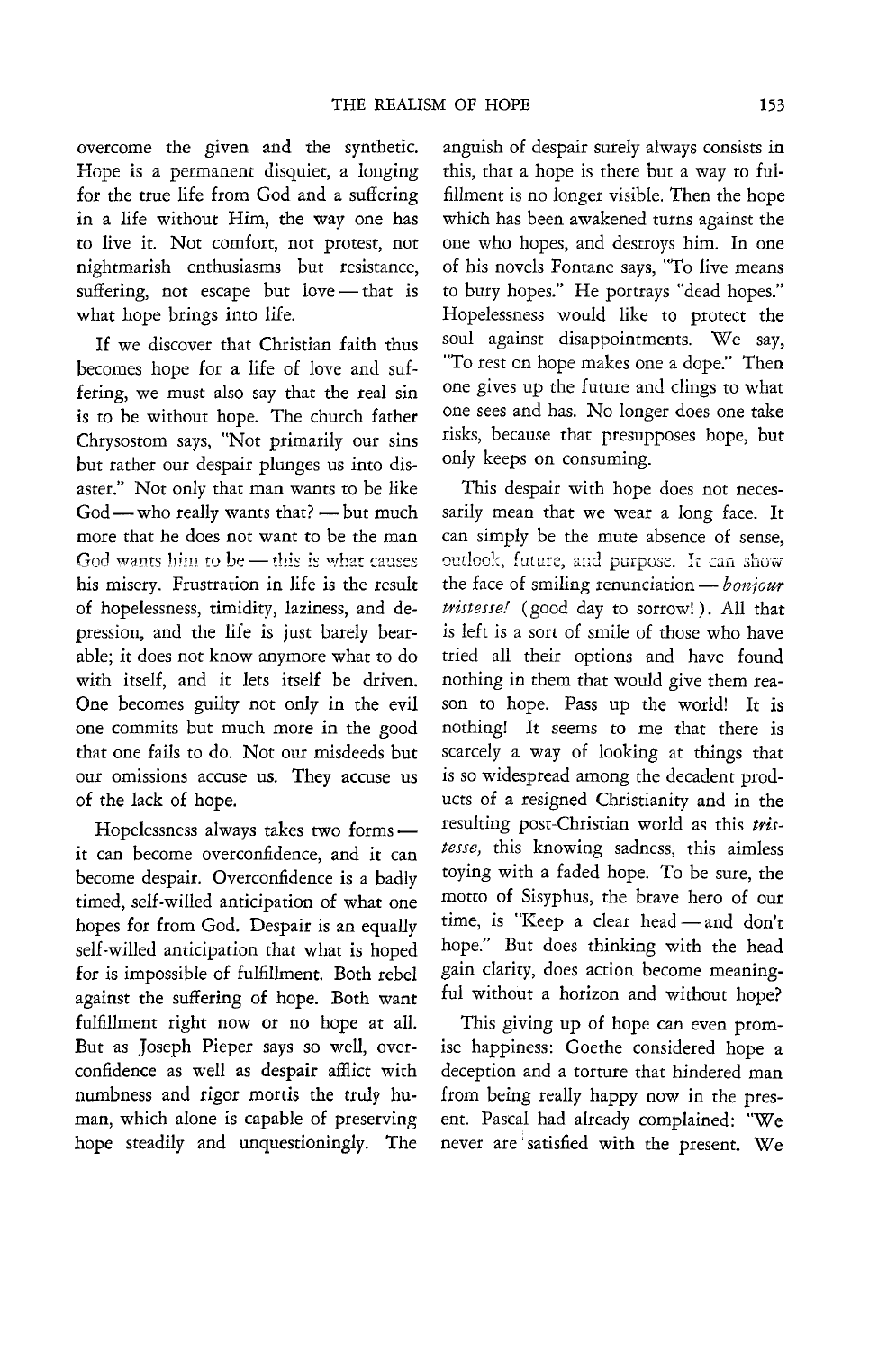anticipate the future, as though it came too slowly. We remember the past in order to cling to it, because it disappears too fast. And thus we never really live, but are always hoping to live. Thus it is inevitable that in the anticipation of becoming happy we are never happy." One would like to shake off the burden of hope in order to give oneself entirely to the enjoyment of the moment. One who eternally lives in the future is never there at all, he is always already some other place. To live in hope can be something great, and it can also be something profoundly unreal.

Once more we should think of this, that hope did not originate in some dreamy game with unreal possibilities but presents us with a passion that was born out of suffering. Is there a happiness in the present that is unclouded and everlasting? Must one not forget what has been and what is coming, what others are suffering, in order to enjoy one's own good fortune? To be fully in the present, the eternal presence of God, these constitute the happiness for which Christians hope hopes. That would be the salvation in which everything is healed and becomes whole and good and complete. But as long as there is guilt with which people make themselves and others unhappy, as long as death is a power which plunges all happiness into decay, one has to close one's eyes if he wants to think now that he is happy and whole. For one who has his eyes open, happiness, salvation, and real life are at first hidden, in that Christ who in love bears the world's guilt, suffering, and death.

Therefore hope does not bless the rich but the poor, the miserable, the lowly, the

offended, the guilt-laden, and the dying, as it is stated in the beatitudes of Jesus and guaranteed in His resurrection. One does not find happiness by looking away from the misery of the suffering. One finds happiness when in love for the lost he takes up the task and the suffering. But, of course, that takes patience. And to have patience one has to have hope. Patience is actually the art of everyday hope. The New Testament again and again speaks of "patience with hope." Paul says: "When we hope for what we do not see, we wait for it with patience." But what kind of patience is that?

Earlier we said that hope does not make patient but impatient. Hope does not put up with things, but it crowds the future. To have patience merely out of resignation would be hopelessness. Patience out of hope is something entirely different! The patience of Christian hope has its basis and model in the patience of Jesus, in His love, in His self-emptying (kenosis?). If we want to generalize, we could say: True patience gives the other fellow time, it gives him freedom, it takes his possibilities into consideration, including the still unawakened possibilities of God for him; in other words, it grants him a future. Hope not only takes a man as he is, but it does pressure him with demands as to how he should behave. Patience has hope for the other fellow and opens up possibilities for him to change. As the saying goes, Hope gives him a chance. It sets him free.

Realism declares: Take the people as they are. Take things as they come. You can't change a thing. Revolutions, on the other hand, want to change the world by